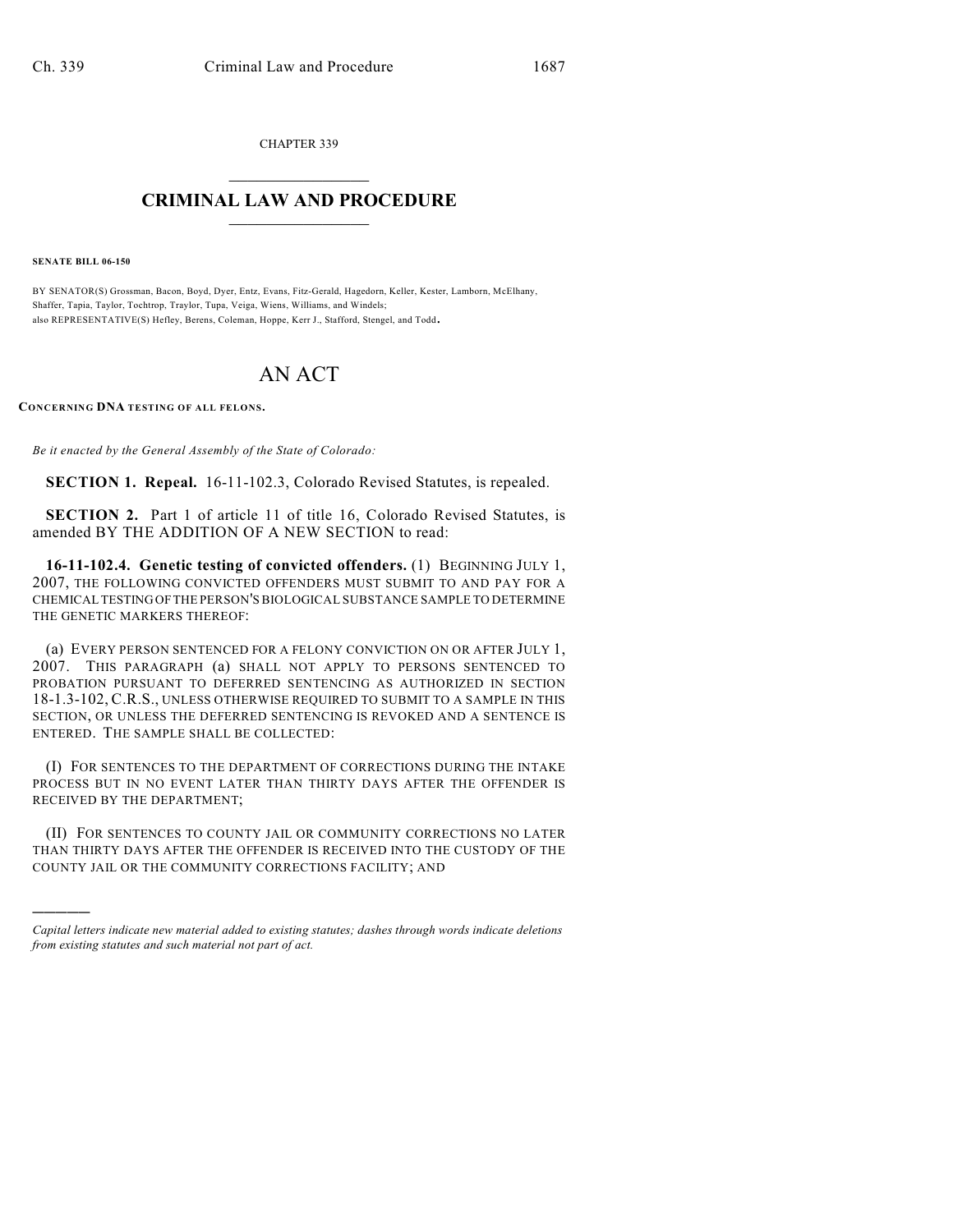(III) FOR SENTENCES TO PROBATION, NO LATER THAN THIRTY DAYS AFTER THE OFFENDER IS PLACED ON PROBATION.

(b) EVERY PERSON WHO IS SENTENCED FOR A CONVICTION OF, OR WHO RECEIVES A DEFERRED JUDGMENT AND SENTENCE FOR, AN OFFENSE INVOLVING UNLAWFUL SEXUAL BEHAVIOR OR FOR WHICH THE UNDERLYING FACTUAL BASIS INVOLVES UNLAWFUL SEXUAL BEHAVIOR. "UNLAWFUL SEXUAL BEHAVIOR" SHALL HAVE THE SAME MEANING AS IN SECTION 16-22-102(9). THE SAMPLE SHALL BE COLLECTED:

(I) FOR SENTENCES TO THE DEPARTMENT OF CORRECTIONS DURING THE INTAKE PROCESS BUT IN NO EVENT LATER THAN THIRTY DAYS AFTER THE OFFENDER IS RECEIVED BY THE DEPARTMENT;

(II) FOR SENTENCES TO COUNTY JAIL OR COMMUNITY CORRECTIONS NO LATER THAN THIRTY DAYS AFTER THE OFFENDER IS RECEIVED INTO THE CUSTODY OF THE COUNTY JAIL OR THE COMMUNITY CORRECTIONS FACILITY; AND

(III) FOR SENTENCES TO PROBATION, NO LATER THAN THIRTY DAYS AFTER THE OFFENDER IS PLACED ON PROBATION.

(2) "CONVICTED" FOR PURPOSES OF THIS SECTION MEANS HAVING RECEIVED A VERDICT OF GUILTY BY A JUDGE OR JURY OR HAVING PLED GUILTY OR NOLO CONTENDERE. EXCEPT WHERE OTHERWISE INDICATED, "CONVICTED" DOES NOT INCLUDE DEFERRED SENTENCING PURSUANT TO SECTION 18-1.3-102,C.R.S., UNLESS THE DEFERRED SENTENCE IS REVOKED AND A SENTENCE IS ENTERED.

(3) THE JUDICIAL DEPARTMENT, THE DEPARTMENT OF CORRECTIONS, A SHERIFF, OR A CONTRACTOR MAY USE REASONABLE FORCE TO OBTAIN BIOLOGICAL SUBSTANCE SAMPLES IN ACCORDANCE WITH THIS SECTION USING MEDICALLY RECOGNIZED PROCEDURES. IN ADDITION, A PERSON'S REFUSAL TO COMPLY WITH THIS SECTION MAY BE GROUNDS FOR REVOCATION OR DENIAL OF PAROLE, PROBATION, OR DEFERRED JUDGMENT AND SENTENCE. FAILURE TO PAY FOR A CHEMICAL TESTING OF A BIOLOGICAL SUBSTANCE SAMPLE SHALL BE CONSIDERED A REFUSAL TO COMPLY IF THE OFFENDER HAS THE PRESENT ABILITY TO PAY.

(4) ANY MONEYS RECEIVED FROM OFFENDERS PURSUANT TO THIS SECTION SHALL BE DEPOSITED IN THE OFFENDER IDENTIFICATION FUND CREATED IN SECTION 24-33.5-415.6, C.R.S.

(5) THE COLORADO BUREAU OF INVESTIGATION IS DIRECTED TO CONDUCT THE CHEMICAL TESTING OF THE BIOLOGICAL SUBSTANCE SAMPLES OBTAINED PURSUANT TO THIS SECTION. THE RESULTS THEREOF SHALL BE FILED AND MAINTAINED BY THE COLORADO BUREAU OF INVESTIGATION AND SHALL BE FURNISHED TO ANY LAW ENFORCEMENT AGENCY UPON REQUEST.THE COLORADO BUREAU OF INVESTIGATION SHALL STORE AND PRESERVE ALL BIOLOGICAL SUBSTANCE SAMPLES.

(6) THIS SECTION SHALL NOT APPLY TO JUVENILE ADJUDICATIONS UNDER TITLE 19.

**SECTION 3. Repeal.** 16-11-104, Colorado Revised Statutes, is repealed.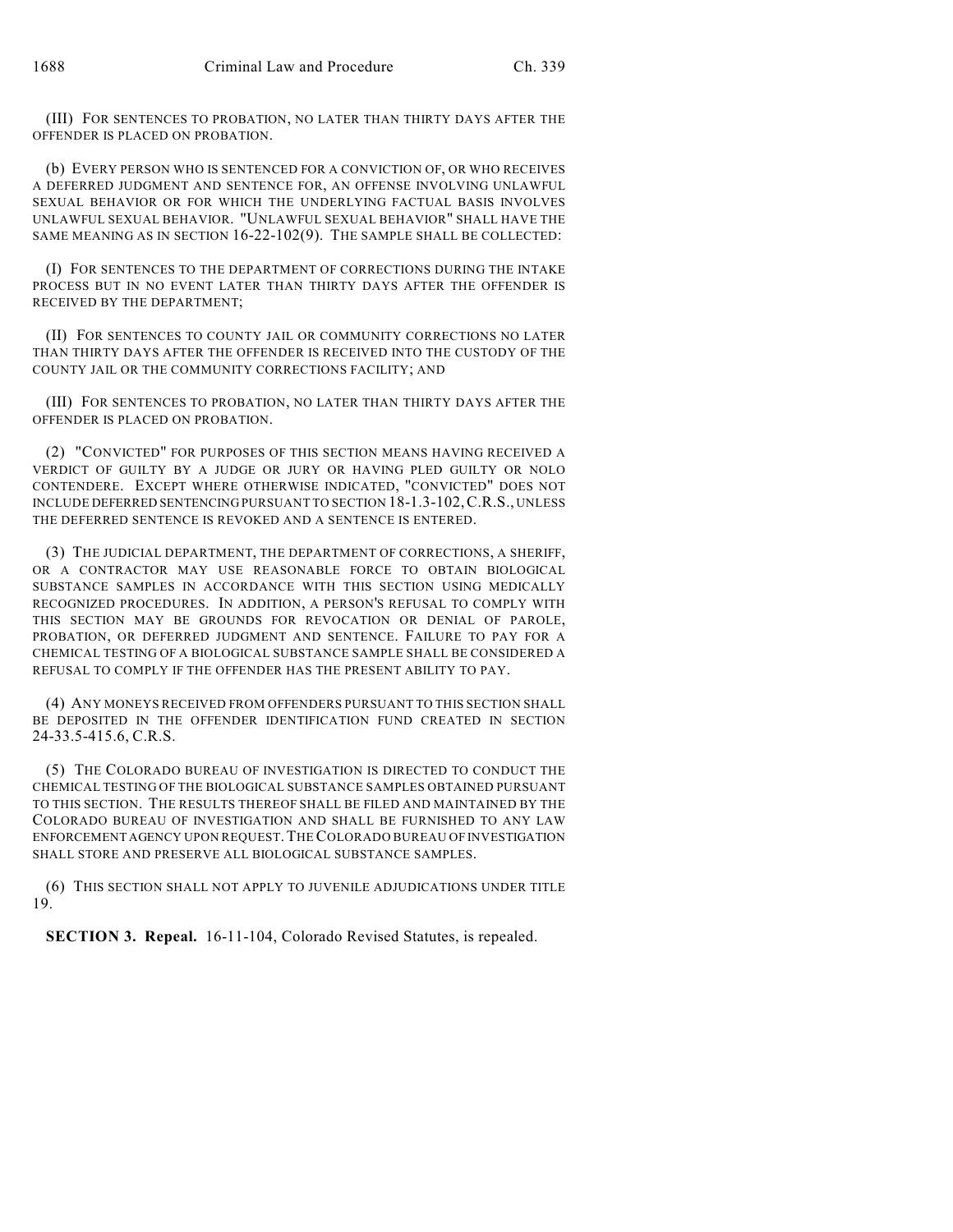**SECTION 4. Repeal.** 16-11-204.3, Colorado Revised Statutes, is repealed.

**SECTION 5. Repeal.** 16-11-308 (4.5), Colorado Revised Statutes, is repealed as follows:

**16-11-308. Custody of department of corrections - procedure.** (4.5) (a) While confined in the diagnostic center, each of the following offenders shall submit to a chemical testing of a biological substance sample from the offender to determine the genetic markers:

(I) Any offender sentenced on or after July 1, 2000, as a habitual offender pursuant to the provisions of section 18-1.3-801, C.R.S.; and

(II) Any offender convicted of one or more of the following offenses committed on or after July 1, 2000:

(A) Second degree burglary as described in section 18-4-203, C.R.S.; or

(B) Third degree burglary as described in section 18-4-204, C.R.S.

(b) The results of the testing conducted pursuant to paragraph (a) of this subsection (4.5) shall be filed and maintained by the Colorado bureau of investigation. The results of such test shall be furnished to any law enforcement agency upon request.

**SECTION 6. Repeal.** 17-2-201 (5) (h), Colorado Revised Statutes, is repealed as follows:

**17-2-201. State board of parole.** (5) (h) (I) As a condition of parole, the board may require any person found guilty of or who pleads guilty or nolo contendere to a sexual offense under the department's code of penal discipline to submit to a testing of a biological substance sample from the person to determine the genetic markers thereof.

(II) If such testing is required, it shall occur prior to the offender's release from incarceration, and the results thereof shall be filed with and maintained by the Colorado bureau of investigation. The results of such test shall be furnished to any law enforcement agency upon request.

(III) The provisions of this paragraph (h) shall apply to any person who is so adjudicated for an act committed on or after July 1, 1999.

**SECTION 7. Repeal.** 17-22.5-202 (3) (b.5) (II) and (3.5), Colorado Revised Statutes, are repealed as follows:

**17-22.5-202. Ticket to leave - discharge - clothes, money, transportation.** (3) Prior to the release from a correctional facility by discharge or parole of any person imprisoned for the commission of a child abuse offense which occurred within the state of Colorado, the executive director shall:

(b.5) (II) In addition, the department shall require any offender convicted of or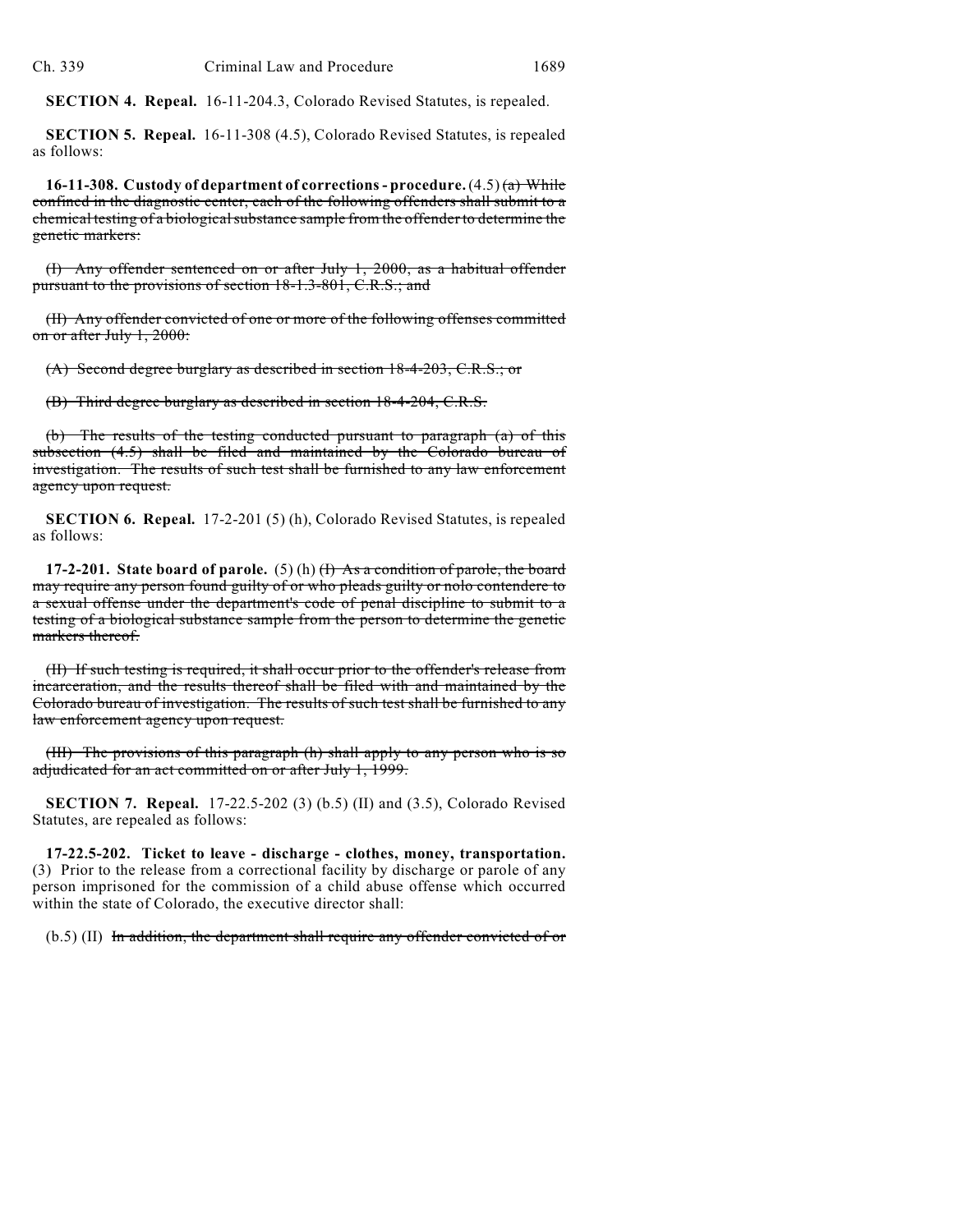who pleads guilty or nolo contendere to an offense involving unlawful sexual behavior or for which the factual basis involved unlawful sexual behavior as defined in section 16-22-102 (9), C.R.S., to submit to chemical testing of a biological substance sample from the offender to determine the genetic markers thereof. Such testing shall occur prior to the offender's release from incarceration, and the results thereof shall be filed with and maintained by the Colorado bureau of investigation. The results of such tests shall be furnished to any law enforcement agency upon request.

 $(3.5)$  Any offender discharged from a correctional facility on or after July 1, 2000, who is not subject to parole or supervision shall submit to a chemical testing of a biological substance sample from the offender to determine the genetic markers thereof. Such testing shall occur at least ninety days prior to the offender's release from incarceration, and the results thereof shall be filed with and maintained by the Colorado bureau of investigation. The results of such tests shall be furnished to any law enforcement agency upon request.

**SECTION 8. Repeal.** 17-22.5-407, Colorado Revised Statutes, is repealed.

**SECTION 9.** 18-1.3-204 (2) (e), Colorado Revised Statutes, is amended to read:

**18-1.3-204. Conditions of probation.** (2) (e) If the defendant is convicted of an offense that subjects the defendant to genetic testing pursuant to section 16-11-204.3, SECTION 16-11-102.4, C.R.S., the court shall assess to the defendant the cost of collecting and testing a biological substance sample from the defendant as required in section 16-11-204.3, SECTION 16-11-102.4, C.R.S.

**SECTION 10.** 18-1.3-407 (11.5) (a) (I), Colorado Revised Statutes, is amended to read:

**18-1.3-407. Sentences - youthful offenders - legislative declaration - powers and duties of district court - authorization for youthful offender system powers and duties of department of corrections.** (11.5) (a) (I) Any juvenile who is sentenced to the youthful offender system following conviction of an offense involving unlawful sexual behavior, as defined in section 16-22-102 (9), or for which the underlying factual basis involved an offense involving unlawful sexual behavior, shall submit to and pay for collection and a chemical testing of a biological substance sample from the juvenile to determine the genetic markers thereof.

**SECTION 11. Repeal.** 19-2-924.5, Colorado Revised Statutes, is repealed.

**SECTION 12. Repeal.** 19-2-925.5, Colorado Revised Statutes, is repealed.

**SECTION 13.** Part 9 of article 2 of title 19, Colorado Revised Statutes, is amended BY THE ADDITION OF A NEW SECTION to read:

**19-2-925.6. Genetic testing of adjudicated offenders.** (1) BEGINNING JULY 1, 2007, THE FOLLOWING ADJUDICATED DELINQUENTS MUST SUBMIT TO AND PAY FOR A CHEMICAL TESTING OF THE PERSON'S BIOLOGICAL SUBSTANCE SAMPLE TO DETERMINE THE GENETIC MARKERS THEREOF: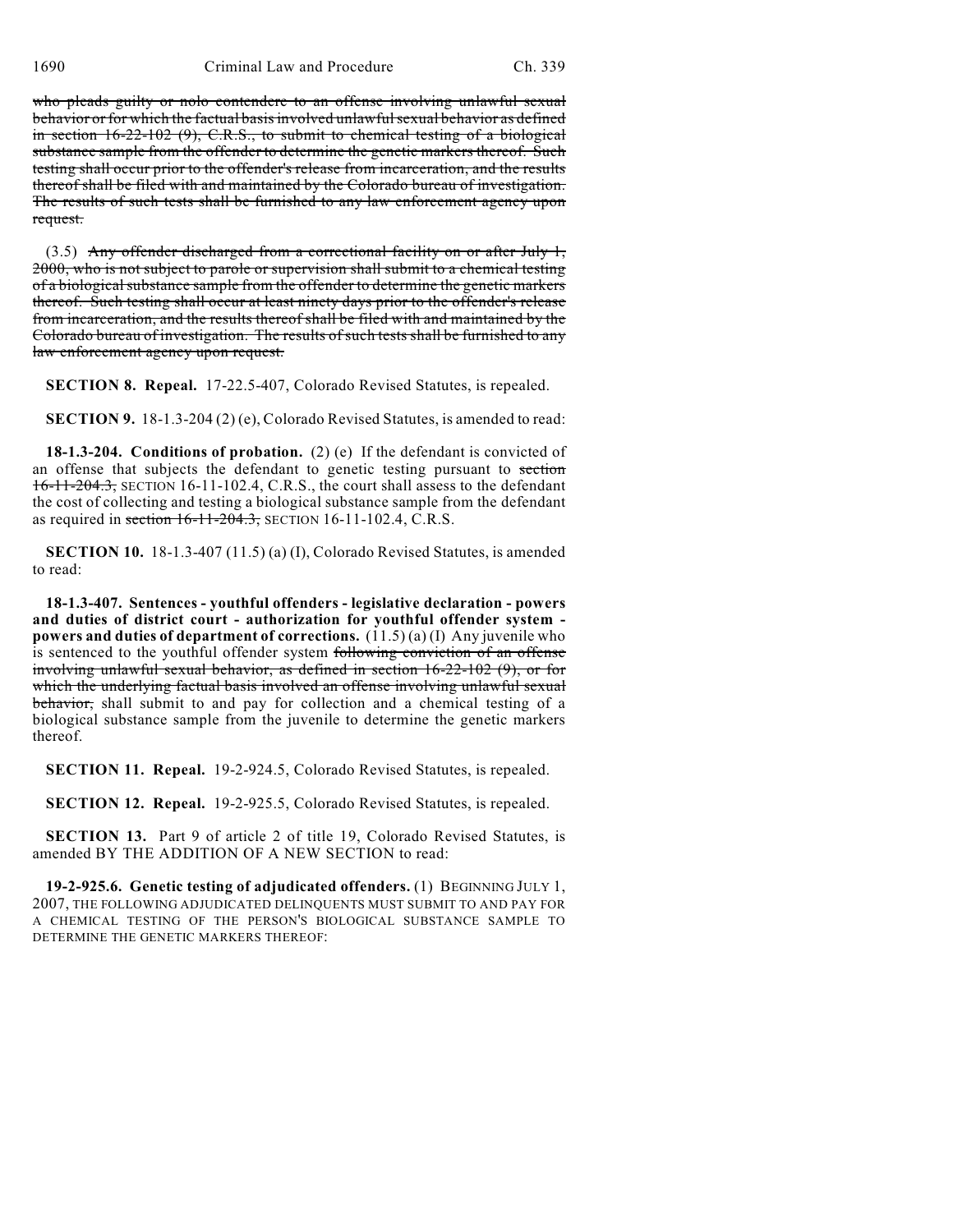(a) EVERY PERSON SENTENCED ON OR AFTER JULY 1, 2007, FOR AN OFFENSE THAT WOULD CONSTITUTE A FELONY IF COMMITTED BY AN ADULT. THIS PARAGRAPH (a) SHALL NOT APPLY TO PERSONS SENTENCED TO PROBATION PURSUANT TO A DEFERRED ADJUDICATION, UNLESS OTHERWISE REQUIRED TO SUBMIT TO A SAMPLE IN THIS SECTION, OR UNLESS THE DEFERRED SENTENCING IS REVOKED AND A SENTENCE IS ENTERED. THE SAMPLE SHALL BE COLLECTED:

(I) FOR SENTENCES TO THE DEPARTMENT OF HUMAN SERVICES DURING THE INTAKE PROCESS BUT IN NO EVENT LATER THAN THIRTY DAYS AFTER THE OFFENDER IS RECEIVED BY THE DEPARTMENT;

(II) FOR SENTENCES TO COUNTY JAIL NO LATER THAN THIRTY DAYS AFTER THE OFFENDER IS RECEIVED INTO CUSTODY; AND

(III) FOR SENTENCES TO PROBATION, NO LATER THAN THIRTY DAYS AFTER THE OFFENDER IS PLACED ON PROBATION.

(b) EVERY PERSON WHO IS SENTENCED FOR AN ADJUDICATION OF, OR WHO RECEIVES A DEFERRED ADJUDICATION FOR, AN OFFENSE INVOLVING UNLAWFUL SEXUAL BEHAVIOR OR FOR WHICH THE UNDERLYING FACTUAL BASIS INVOLVES UNLAWFUL SEXUAL BEHAVIOR. "UNLAWFUL SEXUAL BEHAVIOR" SHALL HAVE THE SAME MEANING AS IN SECTION 16-22-102 (9), C.R.S. THE SAMPLE SHALL BE COLLECTED:

(I) FOR SENTENCES TO THE DEPARTMENT OF HUMAN SERVICES DURING THE INTAKE PROCESS BUT IN NO EVENT LATER THAN THIRTY DAYS AFTER THE OFFENDER IS RECEIVED BY THE DEPARTMENT;

(II) FOR SENTENCES TO COUNTY JAIL NO LATER THAN THIRTY DAYS AFTER THE OFFENDER IS RECEIVED INTO CUSTODY; AND

(III) FOR SENTENCES TO PROBATION, NO LATER THAN THIRTY DAYS AFTER THE OFFENDER IS PLACED ON PROBATION.

(2) "CONVICTED" FOR PURPOSES OF THIS SECTION MEANS HAVING RECEIVED A VERDICT OF GUILTY BY A JUDGE OR JURY OR HAVING PLED GUILTY OR NOLO CONTENDERE. EXCEPT WHERE OTHERWISE INDICATED, "CONVICTED" DOES NOT INCLUDE DEFERRED ADJUDICATION UNLESS THE DEFERRED ADJUDICATION IS REVOKED AND A SENTENCE IS ENTERED.

(3) THE JUDICIAL DEPARTMENT, THE DEPARTMENT OF HUMAN SERVICES, A SHERIFF, OR A CONTRACTOR MAY USE REASONABLE FORCE TO OBTAIN BIOLOGICAL SUBSTANCE SAMPLES IN ACCORDANCE WITH THIS SECTION USING MEDICALLY RECOGNIZED PROCEDURES. IN ADDITION, A PERSON'S REFUSAL TO COMPLY WITH THIS SECTION MAY BE GROUNDS FOR REVOCATION OR DENIAL OF PAROLE, PROBATION, OR DEFERRED ADJUDICATION. FAILURE TO PAY FOR A CHEMICAL TESTING OF A BIOLOGICAL SUBSTANCE SAMPLE SHALL BE CONSIDERED A REFUSAL TO COMPLY IF THE OFFENDER HAS THE PRESENT ABILITY TO PAY.

(4) ANY MONEYS RECEIVED FROM OFFENDERS PURSUANT TO THIS SECTION SHALL BE DEPOSITED IN THE OFFENDER IDENTIFICATION FUND CREATED IN SECTION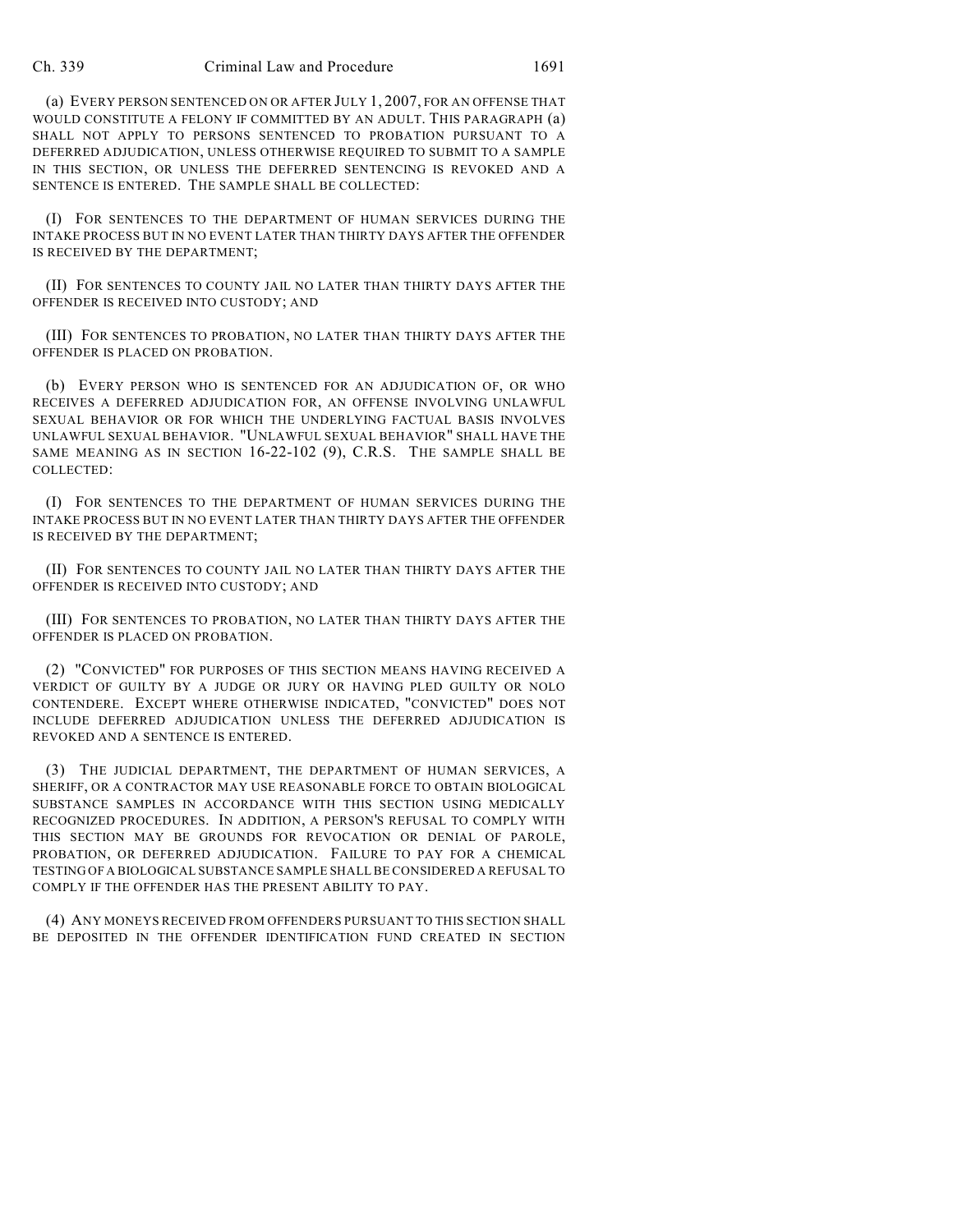## 24-33.5-415.6, C.R.S.

(5) THE COLORADO BUREAU OF INVESTIGATION IS DIRECTED TO CONDUCT THE CHEMICAL TESTING OF THE BIOLOGICAL SUBSTANCE SAMPLES OBTAINED PURSUANT TO THIS SECTION. THE RESULTS THEREOF SHALL BE FILED AND MAINTAINED BY THE COLORADO BUREAU OF INVESTIGATION AND SHALL BE FURNISHED TO ANY LAW ENFORCEMENT AGENCY UPON REQUEST.THE COLORADO BUREAU OF INVESTIGATION SHALL STORE AND PRESERVE ALL BIOLOGICAL SUBSTANCE SAMPLES.

**SECTION 14.** 24-33.5-415.6, Colorado Revised Statutes, is amended to read:

**24-33.5-415.6. Offender identification - fund.** (1) There is hereby created in the state treasury the offender identification fund, referred to in this section as the "fund". Moneys in the fund shall consist of payments for genetic testing received from offenders pursuant to sections  $16-11-102.3$ ,  $16-11-104$ ,  $16-11-204.3$ , 16-11-102.4, 18-1.3-407, 19-2-924.5, and 19-2-925.5, C.R.S. AND 19-2-925.6, C.R.S. Subject to annual appropriations by the general assembly, the executive director and the state court administrator are authorized to expend moneys in the fund to pay for genetic testing of offenders pursuant to sections  $16-11-102.3$ , 16-11-104, 16-11-204.3, 16-11-102.4, 18-1.3-407, 19-2-924.5, and 19-2-925.5, C.R.S. At the end of any fiscal year, all unexpended and unencumbered moneys in the fund shall remain therein and shall not be credited or transferred to the general fund or any other fund.

(2) Upon the effective date of the repeal of section  $24-33.5-415.5$ , any moneys remaining in the sex offender identification fund shall be credited to the offender identification fund.

**SECTION 15.** 24-72-302 (4), Colorado Revised Statutes, is amended to read:

**24-72-302. Definitions.** As used in this part 3, unless the context otherwise requires:

(4) "Criminal justice records" means all books, papers, cards, photographs, tapes, recordings, or other documentary materials, regardless of form or characteristics, that are made, maintained, or kept by any criminal justice agency in the state for use in the exercise of functions required or authorized by law or administrative rule, including but not limited to the results of chemical biological substance testing to determine genetic markers conducted pursuant to sections  $16-11-102.3$ , 16-11-102.4, 16-11-104, 16-11-204.3, 16-11-308 (4.5), 17-2-201 (5) (h), and 17-22.5-202 (3) (b.5) (II) and (3.5), C.R.S.

**SECTION 16.** 24-72-305 (1.5), Colorado Revised Statutes, is amended to read:

**24-72-305. Allowance or denial of inspection - grounds - procedure - appeal.** (1.5) On the ground that disclosure would be contrary to the public interest, the custodian of criminal justice records shall deny access to the results of chemical biological substance testing to determine the genetic markers conducted pursuant to sections  $16-11-102.3$ , 16-11-102.4, 16-11-104, 16-11-204.3, 16-11-308 (4.5), 17-2-201 (5) (h), and 17-22.5-202 (3) (b.5) (II) and (3.5), C.R.S.